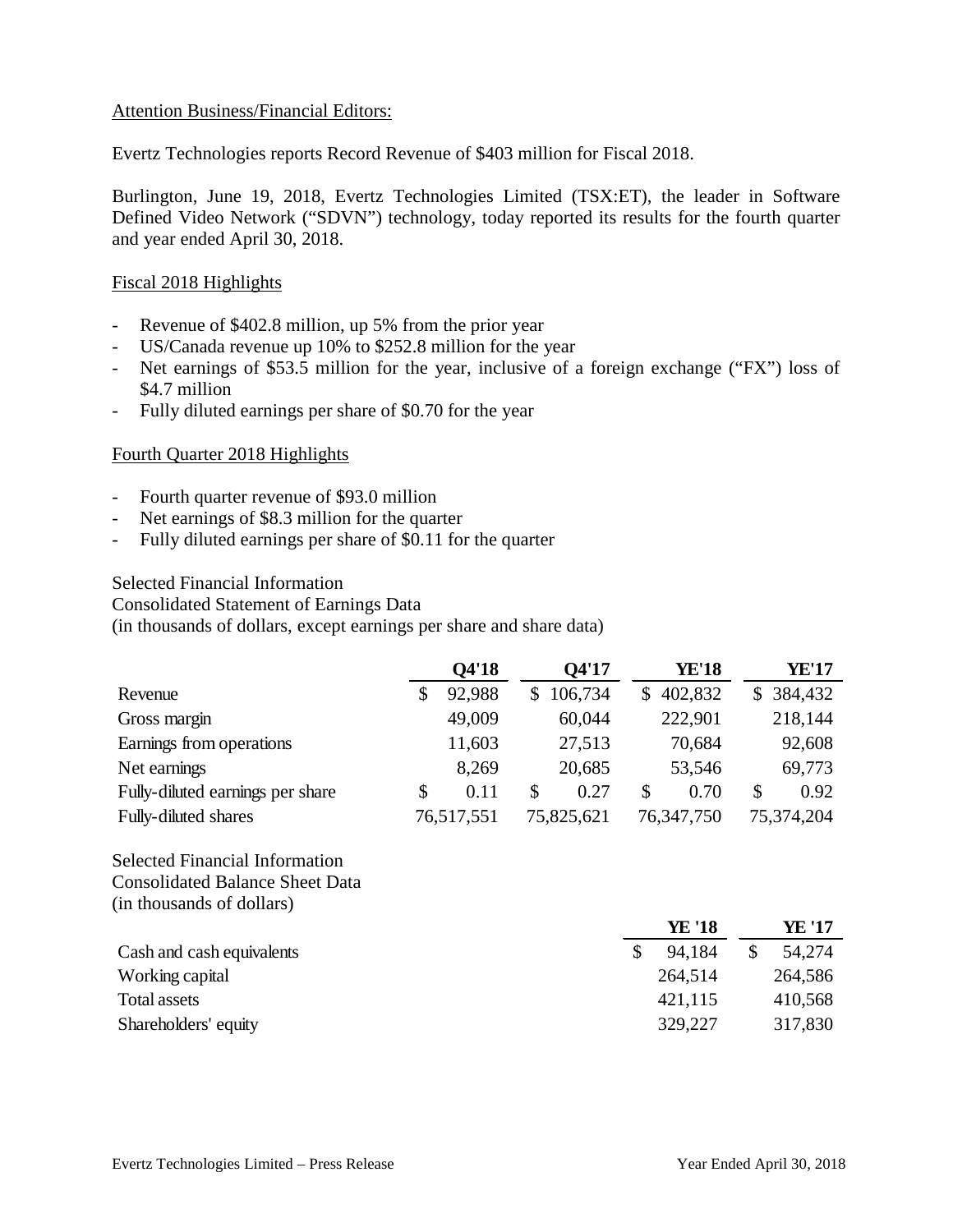## Revenue

For the quarter ended April 30, 2018, revenues were \$93.0 million, compared to revenues of \$106.7 million for the quarter ended April 30, 2017. For the quarter, revenues in the United States/Canada region were \$52.1 million, compared to \$57.9 million in the same quarter last year. The International region had revenues of \$40.9 million, compared to \$48.9 million in the same quarter last year.

For the year ended April 30, 2018, sales were \$402.8 million, an increase of \$18.4 million or 5% as compared to sales of \$384.4 million for the prior year. For the year, revenues in the United States/Canada region were \$252.8 million as compared to \$229.1 million in the prior year. The International region had revenues of \$150.1 million compared to \$155.4 million in the prior year.

#### Gross Margin

For the quarter ended April 30, 2018, gross margin was \$49.0 million as compared to \$60.0 million in the same quarter last year. Gross margin percentage was approximately 52.7% as compared to 56.3% in the quarter ended April 30, 2017.

For the year ended April 30, 2018, gross margin was \$222.9 million as compared to \$218.1 million for the year ended April 30, 2017. Gross margin percentage was approximately 55.3% for the year ended April 30, 2017 as compared to 56.7% for the prior year.

# Earnings

For the quarter ended April 30, 2018, net earnings were \$8.3 million as compared to \$20.7 million in the corresponding period last year.

For the year ended April 30, 2018, net earnings were \$53.5 million as compared to \$69.8 million in the corresponding period last year.

For the quarter ended April 30, 2018, earnings per share on a fully-diluted basis were \$0.11 as compared to \$0.27 in the corresponding period last year.

For the year ended April 30, 2018, earnings per share on a fully-diluted basis were \$0.70 as compared to \$0.92 in the same period in 2017.

#### Operating Expenses

For the quarter ended April 30, 2018, selling and administrative expenses were \$17.8 million as compared to \$16.4 million for the quarter ended April 30, 2017.

For the year ended April 30, 2018, selling and administrative expenses were \$65.5 million as compared to \$62.1 million for the year ended April 30, 2017.

For the quarter ended April 30, 2018, gross research and development expenses were \$21.0 million as compared to \$19.9 million for the quarter ended April 30, 2017.

For the year ended April 30, 2018, gross research and development expenses were \$80.8 million as compared to \$73.7 million for the year ended April 30, 2017.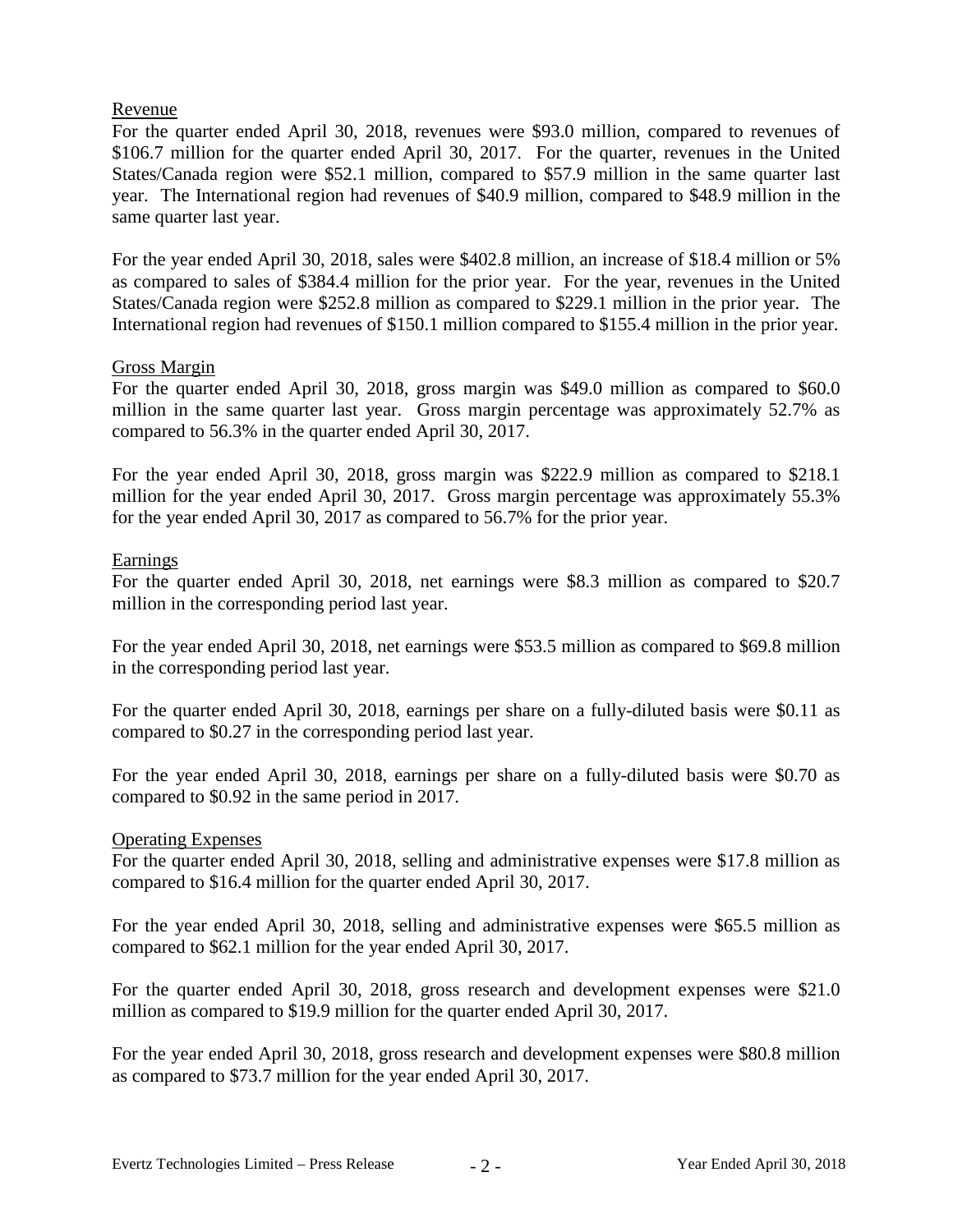Liquidity and Capital Resources

The Company's working capital as at April 30, 2018 was \$264.5 million as compared to \$264.6 million on April 30, 2017.

Cash and cash equivalents were \$94.2 million as at April 30, 2018 as compared to \$54.3 million on April 30, 2017.

Cash generated from operations was \$18.3 million for the quarter ended April 30, 2018 as compared to \$6.0 million for the quarter ended April 30, 2017. Before taking into account taxes and the changes in non-cash working capital and current taxes, the Company generated \$9.1 million from operations for the quarter ended April 30, 2018 compared to \$23.8 million for the same period last year.

Cash provided by operations was \$98.4 million for the 2018 fiscal year as compared to cash provided by operations of \$64.5 million for the 2017 fiscal year. Before taking into account taxes and the changes in non-cash working capital, the Company generated \$57.6 million from operations for fiscal 2018 as compared to \$81.1 million for fiscal 2017.

For the quarter, the Company used \$8.7 million from investing activities which was principally driven by the purchase of equipment of \$9.0 million for manufacturing and research and development.

For the year, the Company used \$13.3 million in investing activities, largely a result of \$18.2 million in purchases of property, plant and equipment, partially offset by proceeds from disposals of equipment of \$6.5 million.

For the quarter ended, the Company used cash in financing activities of \$13.8 million which was principally a result of the payment of dividends of \$13.8 million.

For the year ended April 30, 2018, the Company used cash in financing activities of \$44.5 million which was principally a result of the payment of dividends of \$55.4 million, partially offset by the issuance of Capital Stock pursuant to the Company's Stock Option Plan of \$11.1 million.

#### Shipments and Backlog

At the end of May 2018, purchase order backlog was in excess of \$85 million and shipments during the month of May 2018 were \$32 million.

#### Dividend Declared

Evertz Board of Directors declared a regular quarterly dividend on June 19, 2018 of \$0.18 per share.

The dividend is payable to shareholders of record on June 29, 2018 and will be paid on or about July 6, 2018.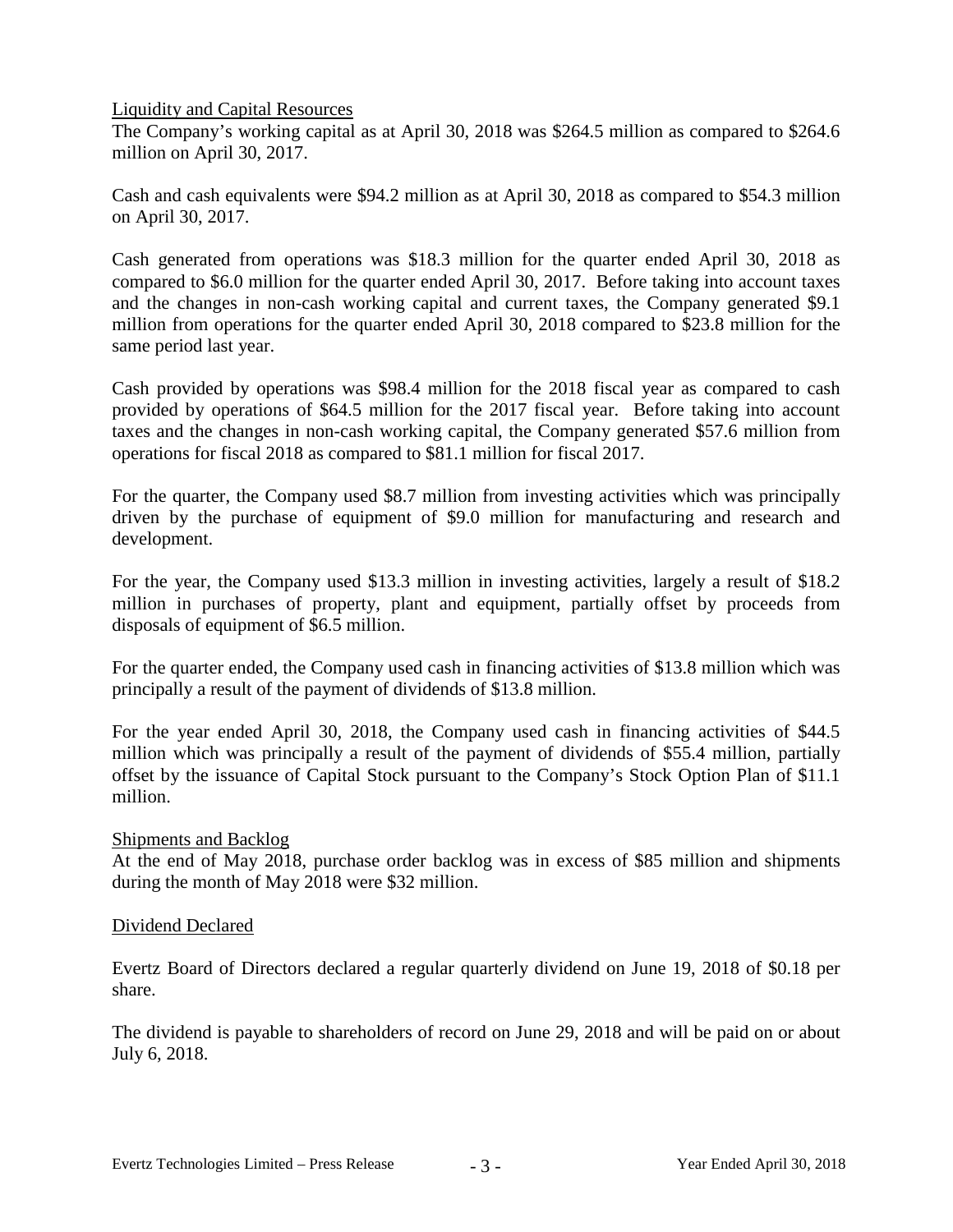# **Selected Consolidated Financial Information**

|                                                       | Three month period ended<br>April 30, |         |               |         | Twelve month period ended<br>April 30, |         |                           |          |
|-------------------------------------------------------|---------------------------------------|---------|---------------|---------|----------------------------------------|---------|---------------------------|----------|
|                                                       |                                       | 2018    |               | 2017    |                                        | 2018    |                           | 2017     |
| Revenue                                               | \$                                    | 92,988  | $\mathcal{S}$ | 106,734 | $\mathcal{S}$                          | 402,832 | $\boldsymbol{\mathsf{S}}$ | 384,432  |
| Cost of goods sold                                    |                                       | 43,979  |               | 46,690  |                                        | 179,931 |                           | 166,288  |
| Gross margin                                          |                                       | 49,009  |               | 60,044  |                                        | 222,901 |                           | 218,144  |
| Expenses                                              |                                       |         |               |         |                                        |         |                           |          |
| Selling and administrative                            |                                       | 17,832  |               | 16,431  |                                        | 65,531  |                           | 62,135   |
| General                                               |                                       | 1,980   |               | 2,417   |                                        | 7,898   |                           | 8,951    |
| Research and development                              |                                       | 21,017  |               | 19,942  |                                        | 80,804  |                           | 73,699   |
| Investment tax credits                                |                                       | 1,038   |               | (2,149) |                                        | (6,743) |                           | (9,362)  |
| Foreign exchange (gain) loss                          |                                       | (4,461) |               | (4,110) |                                        | 4,727   |                           | (9,887)  |
|                                                       |                                       | 37,406  |               | 32,531  |                                        | 152,217 |                           | 125,536  |
| Earnings before undernoted                            |                                       | 11,603  |               | 27,513  |                                        | 70,684  |                           | 92,608   |
| Finance income                                        |                                       | 272     |               | (117)   |                                        | 781     |                           | 1,321    |
| Finance costs                                         |                                       | (96)    |               | (46)    |                                        | (455)   |                           | (242)    |
| Other income and expenses                             |                                       | (87)    |               | 47      |                                        | 1,956   |                           | (141)    |
| Earnings before income taxes                          |                                       | 11,692  |               | 27,397  |                                        | 72,966  |                           | 93,546   |
| Provision for (recovery of) income taxes              |                                       |         |               |         |                                        |         |                           |          |
| Current                                               |                                       | 5,151   |               | 6,969   |                                        | 24,076  |                           | 25,160   |
| Deferred                                              |                                       | (1,728) |               | (257)   |                                        | (4,656) |                           | (1, 387) |
|                                                       |                                       | 3,423   |               | 6,712   |                                        | 19,420  |                           | 23,773   |
| Net earnings for the period                           | \$                                    | 8,269   | \$            | 20,685  | \$                                     | 53,546  | \$                        | 69,773   |
| Net earnings attributable to non-controlling interest |                                       | 79      |               | 138     |                                        | 460     |                           | 613      |
| Net earnings attributable to shareholders             |                                       | 8,190   |               | 20,547  |                                        | 53,086  |                           | 69,160   |
| Net earnings for the period                           | \$                                    | 8,269   | \$            | 20,685  | \$                                     | 53,546  | \$                        | 69,773   |
| Earnings per share                                    |                                       |         |               |         |                                        |         |                           |          |
| Basic                                                 | \$                                    | 0.11    | \$            | 0.27    | \$                                     | 0.70    | \$                        | 0.92     |
| Diluted                                               | \$                                    | 0.11    | \$            | 0.27    | \$                                     | 0.70    | \$                        | 0.92     |

(in thousands of dollars, except earnings per share and percentages)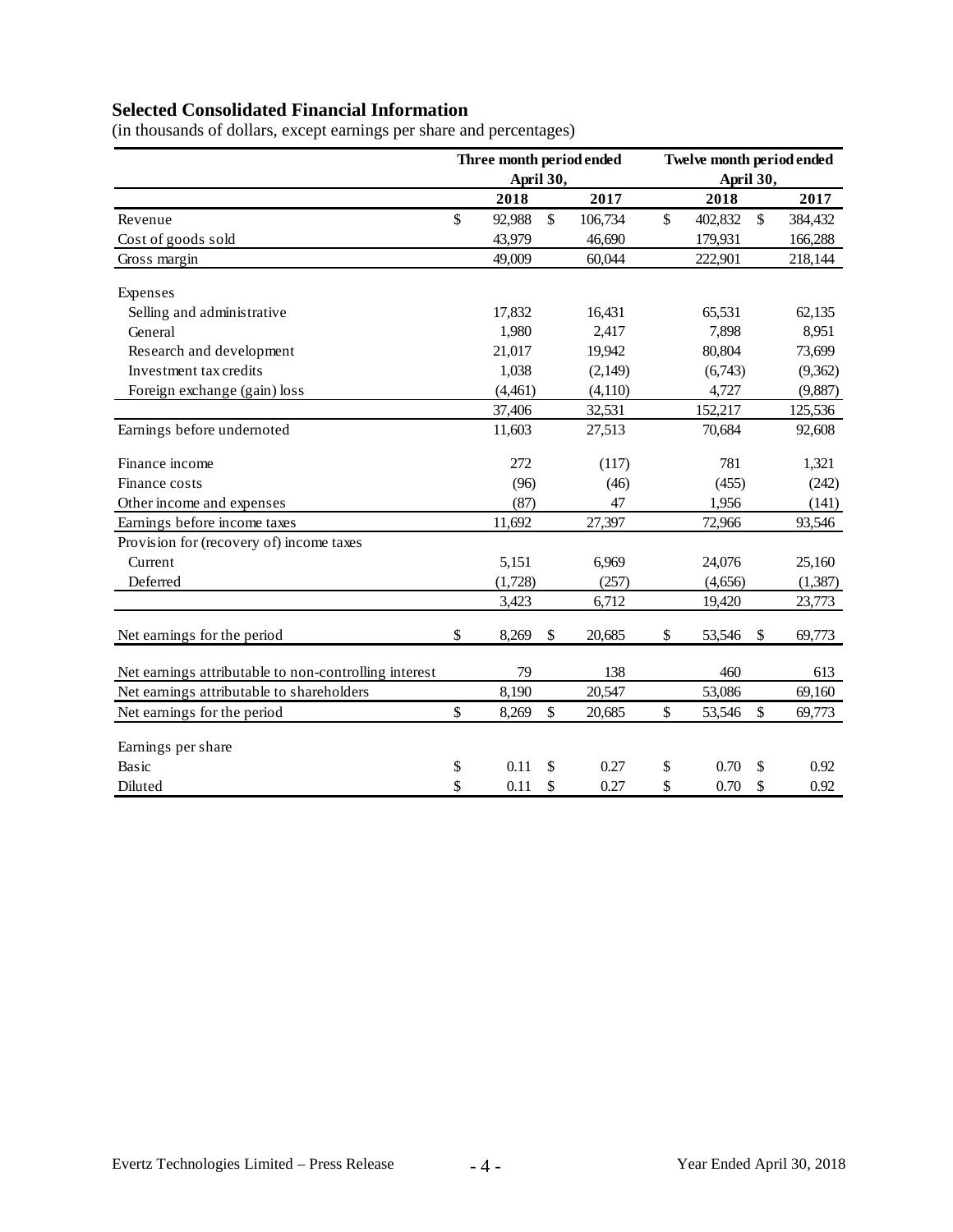|                                                                       | April 30,     |              | April 30, |               | April 30, |
|-----------------------------------------------------------------------|---------------|--------------|-----------|---------------|-----------|
|                                                                       | 2018          |              | 2017      |               | 2016      |
|                                                                       |               |              |           |               |           |
| <b>Assets</b>                                                         |               |              |           |               |           |
| Current assets                                                        |               |              |           |               |           |
| Cash and cash equivalents                                             | \$<br>94,184  | $\mathbb{S}$ | 54,274    | \$            | 123,102   |
| Trade and other receivables                                           | 86,071        |              | 111,664   |               | 97,435    |
| Prepaid expenses                                                      | 5,506         |              | 4,075     |               | 6,307     |
| Inventories                                                           | 168,070       |              | 178,208   |               | 155,957   |
| Income tax receivable                                                 |               |              |           |               | 4,256     |
|                                                                       | 353,831       |              | 348,221   |               | 387,057   |
| Property, Plant and Equipment                                         | 47,915        |              | 44,152    |               | 42,971    |
| Goodwill                                                              | 18,168        |              | 18,195    |               | 18,286    |
| Deferred income taxes                                                 | 1,201         |              |           |               |           |
|                                                                       | \$<br>421,115 | $\mathbb{S}$ | 410,568   | $\mathcal{S}$ | 448,314   |
| <b>Liabilities</b>                                                    |               |              |           |               |           |
| <b>Current</b> liabilities                                            |               |              |           |               |           |
| Trade and other payables                                              | \$<br>56,377  | \$           | 50,321    | \$            | 49,815    |
| Provisions                                                            | 3,981         |              | 3,817     |               | 3,563     |
| Deferred revenue                                                      | 28,502        |              | 28,272    |               | 18,529    |
| Current portion of long term debt                                     | 383           |              | 280       |               | 238       |
| Income tax payable                                                    | 74            |              | 945       |               |           |
|                                                                       | 89,317        |              | 83,635    |               | 72,145    |
|                                                                       |               |              |           |               |           |
| Long term debt                                                        | 515           |              | 733       |               | 888       |
| Deferred taxes                                                        |               |              | 4,427     |               | 5,545     |
|                                                                       | 89,832        |              | 88,795    |               | 78,578    |
| <b>Equity</b>                                                         |               |              |           |               |           |
| Capital stock                                                         | 138,675       |              | 124,695   |               | 100,483   |
| Share based payment reserve                                           | 7,885         |              | 10,091    |               | 13,835    |
| Accumulated other comprehensive income                                | 2,149         |              | 747       |               | 1,567     |
| Retained earnings                                                     | 180,518       |              | 182,297   |               | 250,320   |
|                                                                       | 182,667       |              | 183,044   |               | 251,887   |
|                                                                       | 329,227       |              | 317,830   |               | 366,205   |
| Total equity attributable to shareholders<br>Non-controlling interest | 2,056         |              | 3,943     |               | 3,531     |
|                                                                       | 331,283       |              | 321,773   |               | 369,736   |
|                                                                       | \$<br>421,115 | \$           | 410,568   | \$            | 448,314   |
|                                                                       |               |              |           |               |           |